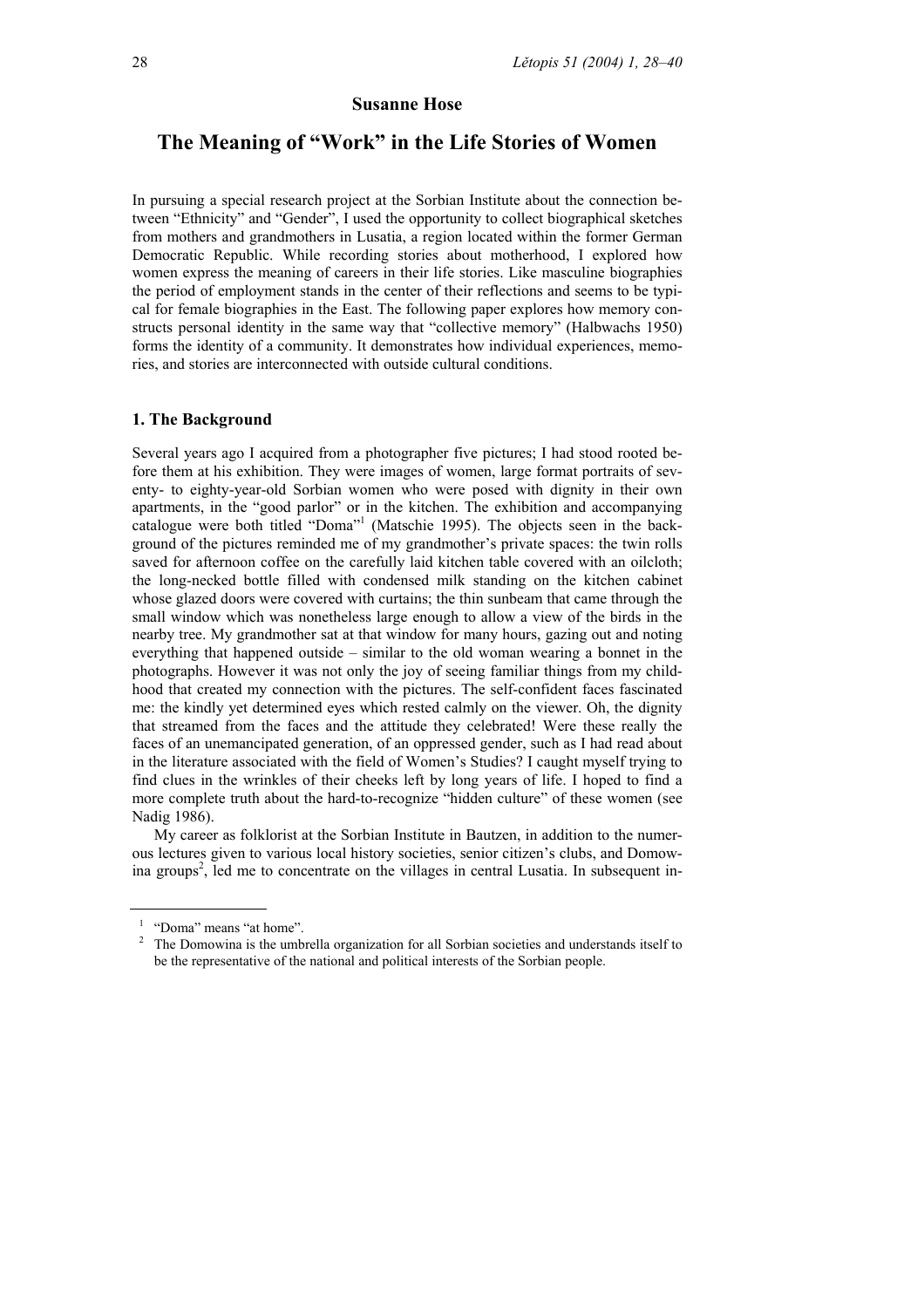terviews, I met women who reminded me of my pictures, women who generated an aura that I had until then never encountered. I most likely registered this because as an urban working woman, I have little contact with elderly people outside my family and those of my friends. In contrast, my female peers in rural areas are obviously accustomed to frequent association with grandmothers and grandfathers. For them the radiance was so ordinary that they no longer noticed it. Yet it seemed to me to be mysterious.

 The experience with the pictures and my direct observations inspired the idea for a research project at the Sorbian Institute, which I have worked on sporadically over several years. The interruptions not only occurred because of occasional unexpected research projects, but it was also necessary to step away from the collected materials and interviewees to keep my perspective fresh. In addition, I had to establish an acceptable biographical method that would be accepted within the social sciences and that would help to clarify the questions and issues that particularly interested me. The conflicting opinions present in the scholarly literature, especially concerning oral history methods and autobiographical research, made me aware of the degree to which biographical research can diminish an individual's dignity. This exists when researchers analyze and interpret the motivations behind decisions and attitudes of the interviewees from the current political situation. The reason and justification for biographical research is not to demand the revelation of all personal secrets, mistakes, and misconceptions and to "correct" them if possible. Instead research should reveal the whole prism of personal experiences and perspectives. Even in the social sciences, the individual is the measure of all things; therefore humanity should never become an afterthought in light of personal research and interpretation goals. Culture is the product of individual efforts among which we find ourselves on a daily basis. Our scholarly curiosity qualifies as one of the activities from the past as well as the present, whose effect deserves to be analyzed for its usefulness for future developments. However, we do not have the right to raise ourselves to the level of God and to censure human efforts.

 My goal for this project is to use the means and methods that are available to me as a narrative researcher and to paint a portrait of people, a portrait of women from Lusatia, which will allow us to see how they live in and with "their" culture and how they along with their needs and their work change this culture. All of this is reflected in their life stories. In them we can read about the ideas and claims of people of their epoch. We recognize the complexity related to the roles assigned to them by the larger society, but we also see with what strength these roles can be altered.

 What role does motherhood play in the life of a woman? With this question in the back of my mind, I went out into the field to ask women to tell me about their lives. Because the portraits of the old women had awakened this curiosity in me, I turned to the older generation. They could look back over a long life rich with experiences in which motherhood was only one phase of life among others. I had already been able to examine to my content the tendency of young mothers, such as myself and my friends and colleagues, to concentrate on their birth experiences and daily life with children. If at this point a folklorist asked us about our existence as mothers, we would assert unanimously that this particular role with all of its peaks and valleys was the most important experience of our lives. This role introduces us to a completely new set of demands which are not comparable to the previous phases of school, job training, and work. However we would not be able to cope with most of these new experiences without the lessons we learned from the earlier ones. In my research work, I make the as-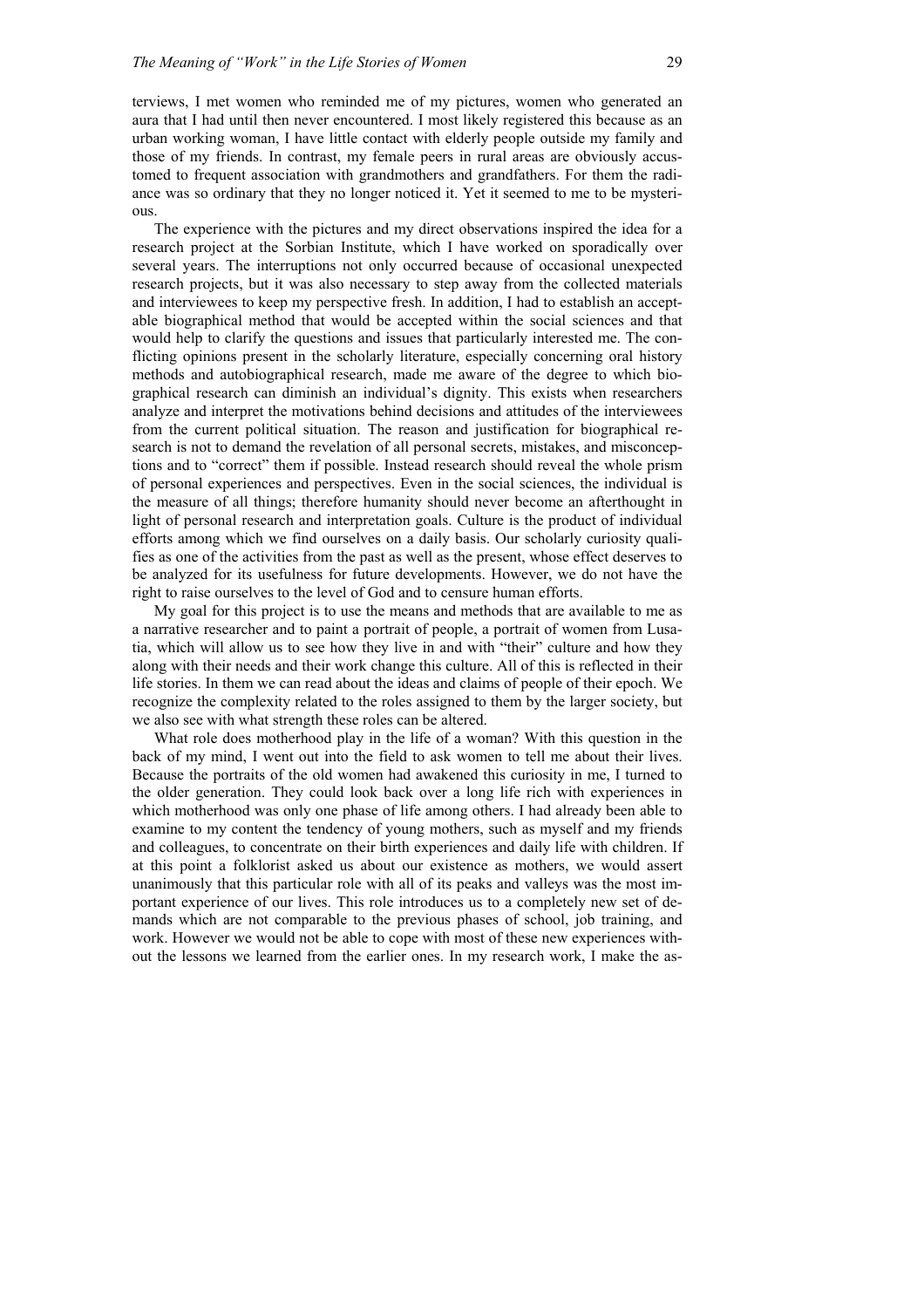sumption that although motherhood is an important factor in the lives of women in the late twentieth century, it does not represent the only chapter.

## **2. A Case Study**

Magdalena K. (\*1927, farm worker, mother of four children, one son died in infancy, a second died in a traffic accident in his youth): "I met my husband when I was 20, perhaps 21. Once again there were dances in Sch.<sup>3</sup> My mother always said: , Behave yourselves!' That was all. Who had ever explained anything to us about love? That was never discussed. Later someone told me: , My God! I never knew how a child was born. Only when it was so far along did I realize how it worked.' Of course, there was one midwife here, but she first spoke with the girls when it was too far along.

We got married in 1950. R. [a daughter] was born in 1951, I had the second [a son] in '59, M. [a daughter] was born in 1960, and A. [a son] in '64. At the first time, there were still a few rules. During my time, it was still said: Do not hang up too much laundry, and do not walk under the clothesline or it will wrap itself around your neck. That was to keep one from becoming contorted.<sup>4</sup> My mother told me: , When you bathe the child in the tub, say: God bless your bath, your little body, and your soul.' I liked that so much. And as a mother you also pray much. A mother does this constantly. The rosary always lies on the bed. … Earlier it was said that you had to observe the weeks during which the threshold of the house could not be crossed. You could not go to the neighbors nor should you converse through the window, otherwise your child would become stubborn. – I had to start working immediately. Such was the case in farming. My husband could not milk the cows. Thus, you had to start up again after nine days. At that time, we still stayed in bed for nine days after giving birth. Of course, you could not lift anything heavy. And sometimes everything was rather difficult. By nursing you found a little time for yourself and the child. That is how we survived then. Some got pregnant again within a few weeks. I always left myself a quarter of a year. The doctor also said that this was how a person recovered. Otherwise we had a day full of work. The childcare and upbringing and the school things – all of this fell to the women. We woke up shortly after 5:00. The cows were milked, then the milk cooled and mixed with that from the previous evening. The cream had already separated from the older milk. Then the milk had to be taken to the loading platform. It was picked up at 6:00. Back at the house, you had to feed the pigs and get the children ready for school. Then out to the field, back to the house to fix lunch. And in the evening, one had to pinch the shoots off the potatoes. Around 10:00 pm one went to bed. But before then the children's homework had to be checked. Sometimes there was also mending or darning to do. Then you laid down and fell asleep right away. The next morning you got up early again and so it happened over and over again. You had no time. When I went to church – the morning mass was at  $6:00 - I$  had to have the milk at the platform by 5:30. So, I had to get up even earlier. And then I had to ride my bicycle fast to morning mass in R.<sup>5</sup> and then quickly back to the house so that the children could arrive punctually for mass at 7:30. My husband did not drive to R. until 9:00. First with the bicycle, then later he

3 After World War II.

<sup>&</sup>lt;sup>4</sup> This means, so that women did not strain their abdominal muscles.

<sup>&</sup>lt;sup>5</sup> The Catholic church is located two kilometers away in a neighboring village.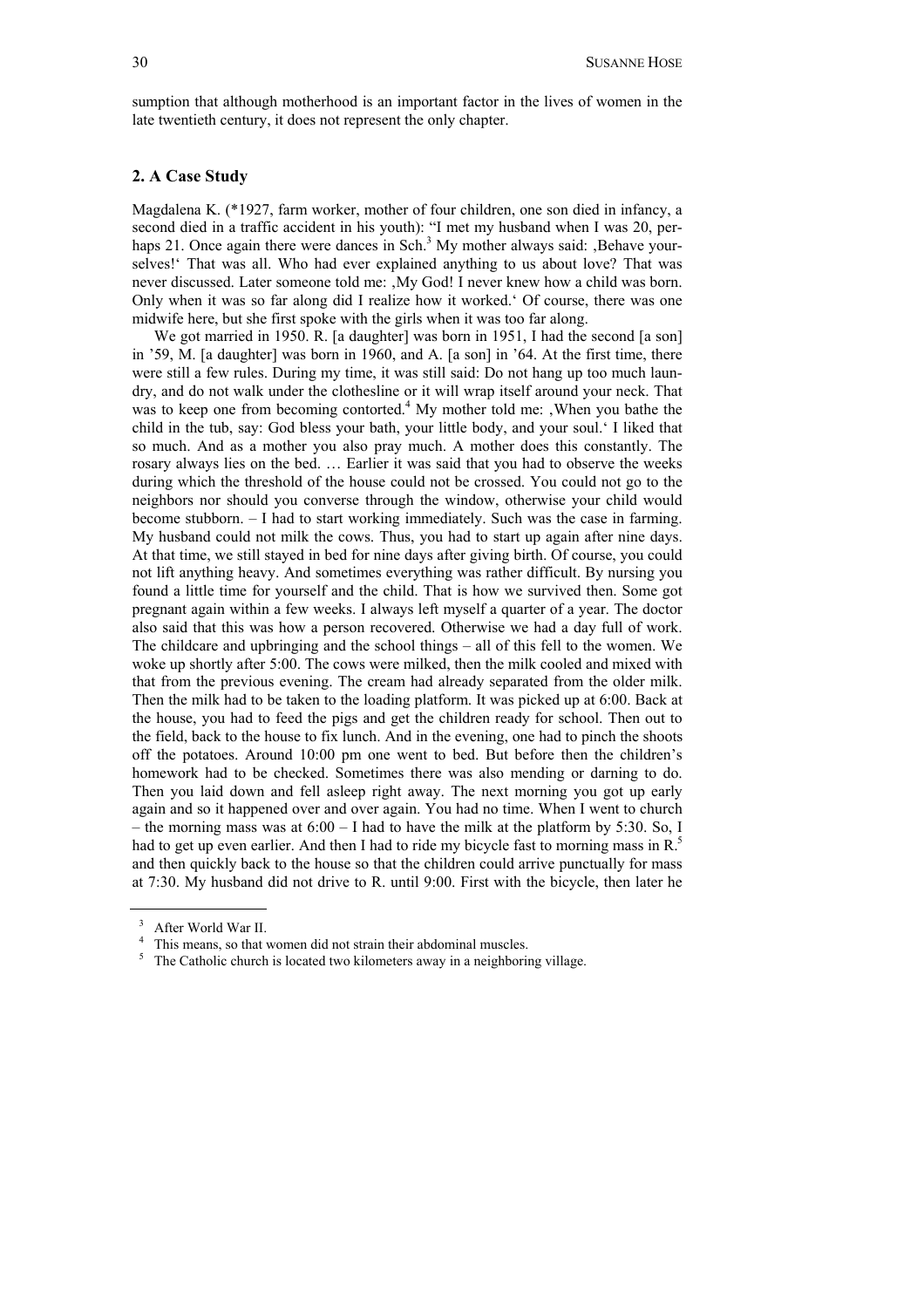had a motor scooter. But I had to be out early because of the milk. That was our money!"

## **3. The Power of Memory**

Life stories document the human existence. Told in retrospect, they tie together experiences from the course of life. And each story is told with consideration for these experiences. Thus, they distinguish a very personal view of the things which in return demand a corresponding sensitive handling. Neither the research nor the interested reader is entitled to search for the relationship of truth and reality in life stories. If this is the case, what can the collection of such stories achieve?

 "When one gets old", according to Golo Mann, "it is completely different from when one is young, yet it is memory that holds life together." (Mann 1964: 13) Memory therefore fulfills a creative function. In this context, it seems to me that the concept of "tradition", a word heavily used in the field of story research, and the connection of "tradition" and "story" provide an important point of departure which helps to clarify the relation of research to autobiographical concerns. The Heidelberg philosopher Hans-Georg Gadamer once explained that "tradition as such is not an organic occurrence; instead it is based on the conscious effort to preserve the past." (Gadamer 1989: 43) In my opinion, "ordinary" stories, those about daily life, qualify as "conscious effort", even when neither the effort nor the consciousness of the storytellers is written in their faces. For my children, my father's memories of being a soldier and my mother's recollections of her childhood established the initial conceptual groundwork for their understanding of war (arduous marches, hunger, the filth and fear of the trenches, but also comradeship) as well as of childhood sixty years ago. This early knowledge is a standard against which all new information and perspectives about these periods will be compared. In this manner, memories of the past will be made useable for the present. Remembering has nothing to do with the access to a canned "past reality" but instead constructs a new reality. Memories conserve nothing. The update of the experiences of earlier times establish connections between those events and interpret and typify them. Remembering is a constructive process of selection, adaptation, and acquisition, as well as rejection and suppression, mediated by perception. "Memory is a contemporary product of mental processes combined with now recognized or invented behavioral necessities." (Schmidt 1991: 386) Behind this is hidden the "conscious effort" of which Gadamer wrote.

 There is no more effective means of transmitting human experiences than stories. "Telling stories belongs to the oldest mental techniques of humankind," claims Michael Neumann in his anthropological studies of stories. (Neumann 2000: 280) Proceeding from the resource material and body of knowledge, stories make the past comprehensible and accessible, insofar as they pass down that knowledge which people consider delightful, significant, and valuable. This censorship makes selections from the superabundance of material and then sifts, analyzes, judges, sorts, and creates connections. Storytelling is a cultural technique that everyone can utilize in order to share personal knowledge and hard-won insights, as well as conviction and self-awareness. The connection between storytelling and identity counts as one of the most interesting questions that is being considered by cultural scholars today. The telling of personal life stories is motivated partly by a need to share ideas and to converse and partly by a need to relay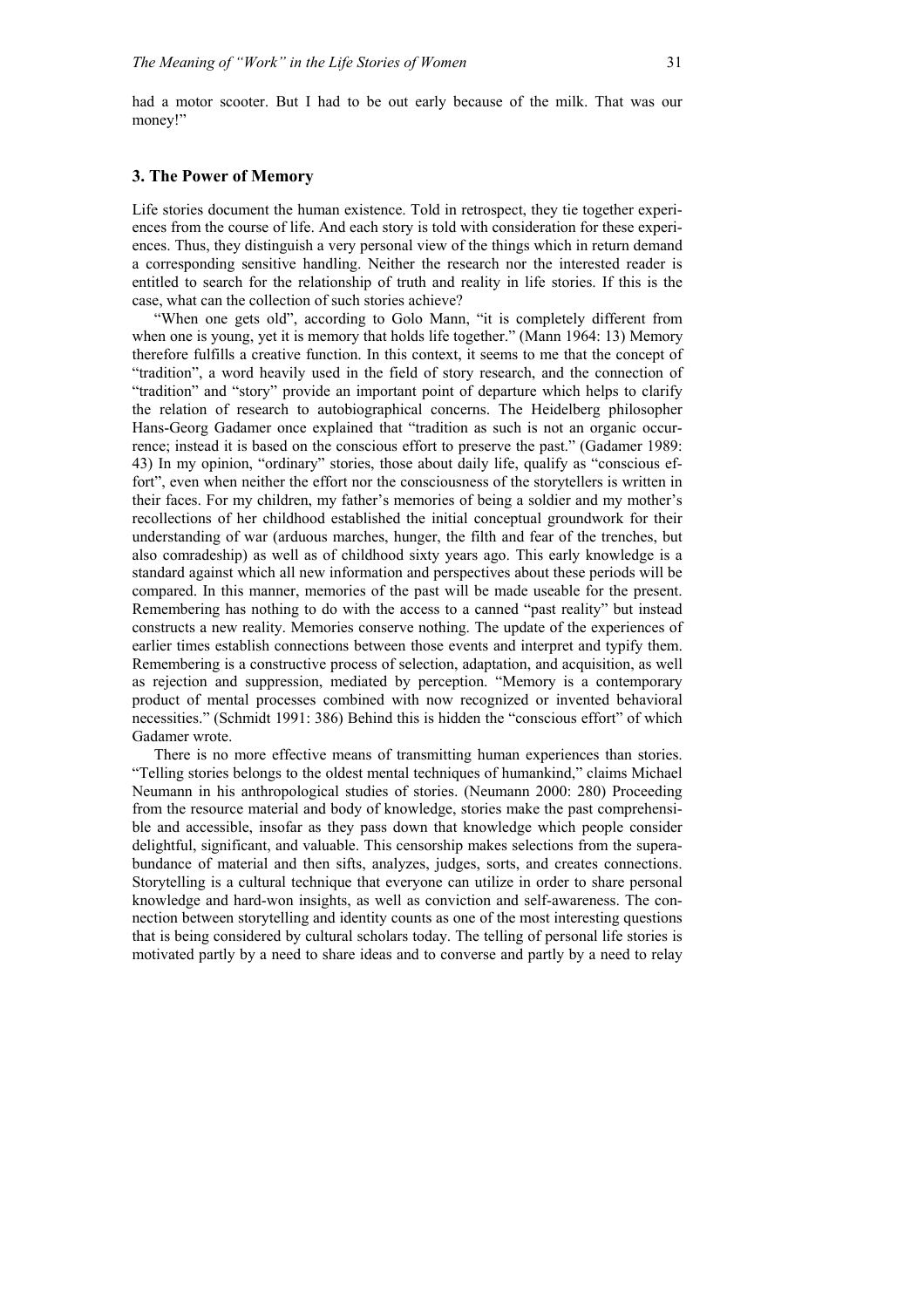parables or to preserve past experiences. Storytelling is one of the basic methods through which knowledge is transmitted, and it also serves as a means of self-representation whereby people process and cope with ordinary occurrences. Over the past twenty years, the multi-functionality of storytelling – the permanent presence of narratives in our daily lives – has resulted in collaborative work between historians, sociologists, and psychologists, in addition to literary scholars, cultural anthropologists, folklorists, and ethnographers, all of whom consistently point to the connection between storytelling and the formation of identity. Jan and Aleida Assmann have made "collective memory", a phrase coined in 1950 by Maurice Halbwachs, usable for these interdisciplinary discussions: "Memory is the source and foundation of culture" is their credo. "Culture owes much to memory for the ability to establish a sensory world beyond the varying nature of daily life. This is accomplished through the remembering of important things and the forgetting of contingencies and inconsistencies. This world is accessble to individuals and to the community through contemplation." (Assmann 1983: 267)

 Memory constructs personal identity in the same way that "collective memory" forms the identity of a community. It is well-known that in Greek mythology, Mnemosyne, the goddess of thought and memory, occupied a unique position. She was the mother of the nine Muses who covered the entire philosophical spectrum of their day through individual fields of responsibility: Clio "The Famous" was the Muse of history, Calliope – the Muse of epic poetry and science, Urania – the Muse of astronomy, Erato – the Muse of love poetry, Thalia – the Muse of comedy, Melpomene – the Muse of tragedy, Terpsichore – the Muse of dance, Euterpe – the Muse of flute music and song, and Polyhymnia – the Muse of music. Hesiod, whom we must thank for this information, believed that he had been kissed by the Muses which thus legitimized his profession as a story-writer. He celebrated the mountain nymphs as omniscient beings who were capable of lying but who were more likely to reveal the truth. (See Kerényi 1951) We are to understand this as a clear indication of the closeness of poetry and truth, which exists as a feature of our entire historico-cultural knowledge. Umberto Eco made this proximity into a method when he said: "The one who does not find a reading from Real History convincing can find solace in fiction." (Eco 1989: book cover)

 The secret of that "varnish of fiction" which transforms the incomplete memory of reality into a story has long prevented the statistics-based fields of history and the social sciences with their orientation on "objective witnesses" from intensively pursuing oral tradition research. On the other hand, fiction provides the scholarly substance for the folkloric study of stories.<sup>6</sup> This research discipline seizes this subject matter as documentation of the human condition by which is meant "historical documentation" and not the attempt at psychological interpretation. Stories – fairy tales as well as personal narratives – are interpretations of reality, which place the individual and the supraindividual experience into a broader context. These interpretations present themselves in front of a background of previously acquired, culturally determined general history. While they provide a view into the ways of life and perceptive abilities of people about which written documentation reveals little, they provide a means of differentiating the responsibilities and strategies associated with various milieus (social, regional, ethnic,

<sup>&</sup>lt;sup>6</sup> The fact that "vernacular" stories destroyed the traditional genre canon – fairy tales, legends, farce, etc. – was more problematic than the need to deal with subjective research material.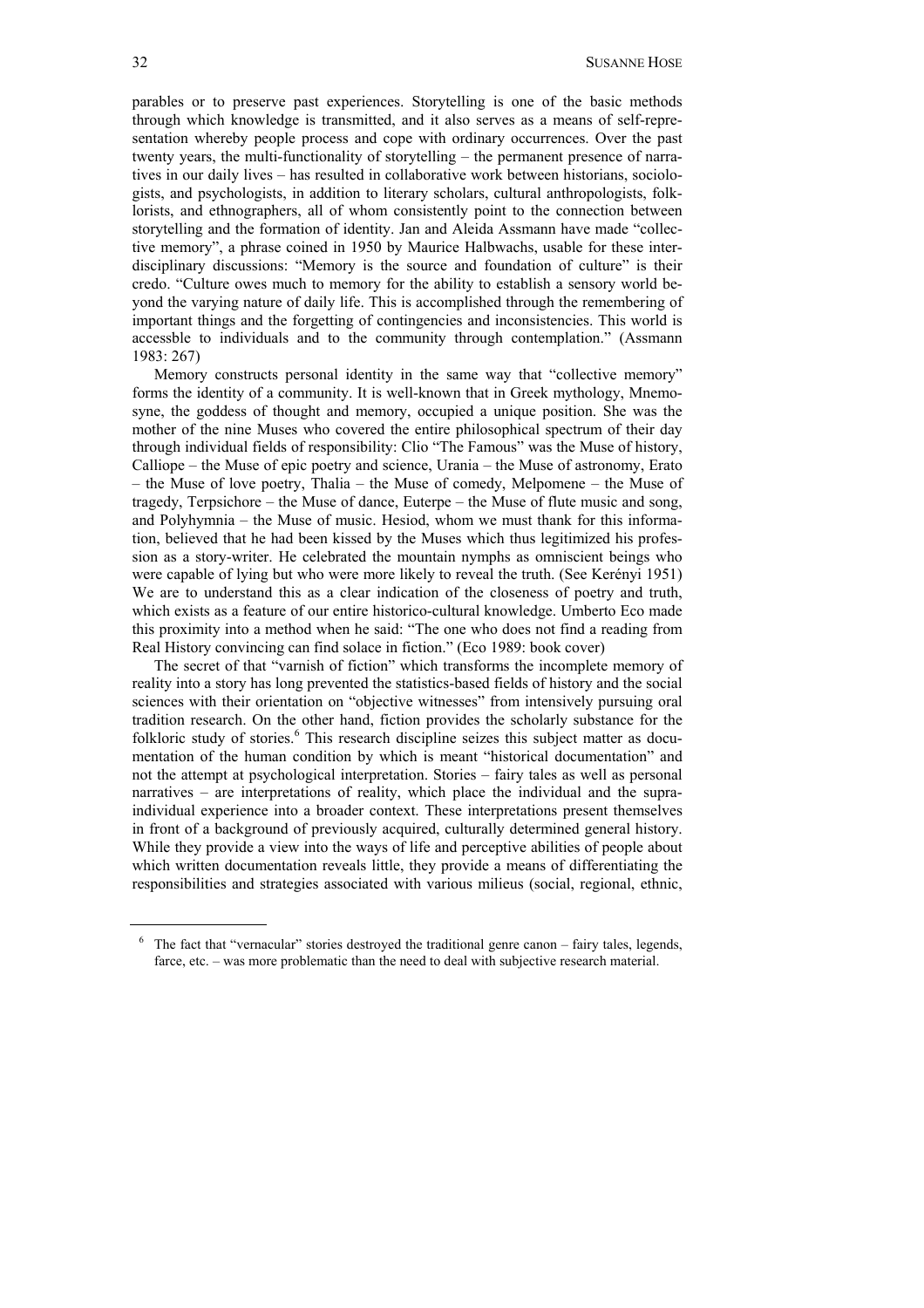religious, gender-specific, and others). Under the canopy of the social sciences, story research helps to illuminate the historic uniqueness of subcultures as opposed to the dominant colonizing culture (see Jeggle 1991).

 Through several excerpts from the personal experiences I recorded, I will describe the place of "work" in the memories of women. Already during the interviews, I became aware that "work" meant far more than "career" or "source of income" to these women. Instead the complex connection between social affiliation, age, and what women understand as "work" became clear. While farm workers differentiated little between career, housework, and motherhood, women in other fields divided their days into segments and shared episodes out of the various responsibilities associated with these "layers". Their stories establish a link to the anticipatory attitudes of the younger mothers, whose children are currently in kindergarten and elementary school. And lastly there are also differences between the stories of mothers in eastern Germany and those of mothers in western Germany, which sufficiently prove how much the former dominant ideology had affected the conception of motherhood. Nonetheless the contrast of experiences in the East against those in the West should not stand at the center of the discussion; instead it is most effective as a trigger release for this study and conveys additional dynamism to the selected examples. The fact that interviewees themselves drew attention to the East-West difference underlines the usefulness of this comparison as a proven method of establishing self-identity. The self-image of each group is reflected in the negative example of the other, and thus each assumes its characteristics from the other. Memory and storytelling work through the means of classification and the laying of boundaries. In the clash of cultures, which is all too visible in the inner-German discourse, stories thus play an integral role in the formation, preservation, and transmission of identity.

#### **4. Motherhood in the GDR**

At a meeting of non-university folklore institutions, a fellow folklorist from Westphalia and I from eastern Saxony discovered that, independently from each other, we had almost concurrently started researching the same topic. The following subjects interested both of us: motherhood as a phase in the life of a woman; its value in the female biography; the memories to which it is linked; and the "what" and "when" of the stories told. An early exchange of impressions about the joy and frustration of our field work and our research revealed similarities in the story structures and to a certain extent in the narrative content. For example, the stories about birth, the postnatal period, and nursing were similar among women of similar age. The expected differences between East and West first appeared in the stories about motherhood, which covered the initial seven to fourteen years in the children's lives. These differences were most evident among the women who had children in the 1950s and 1960s. They reflected the diverse experiences between being a housewife in the prosperous western society and the almost uninterrupted need to work brought about by the makeshift planning of the weaker economy in the GDR. Differences were also revealed in the enthusiasm with which the women conveyed their stories. One group withdrew with apologies, claiming that in contrast to their husbands, they had nothing interesting to report. Some even rejected my colleague's offer to engage them in discussion. On the other hand, I met a generation of women who were typically engaged in the workforce. As one of my interview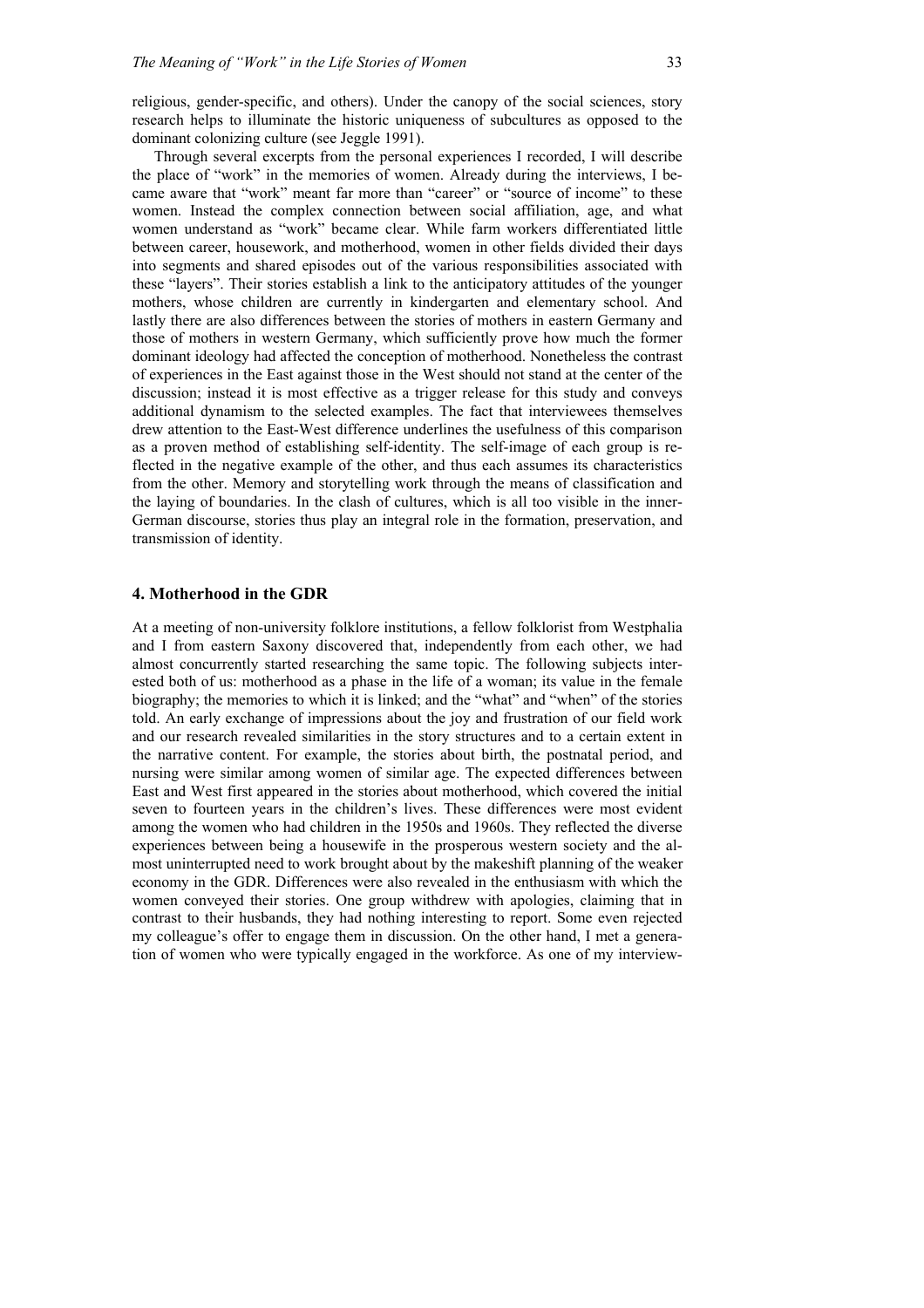ees explained: "They were clever enough to make you think that you were needed and that if you were not there you would be missed. When I was at work, I did not want to stay at home at all. I would think that I would miss something. … After I had the children, I was quite glad when the eight weeks were over, and I could go back to binding flax. I wanted to be back under the yoke, among other people, to speak with others, to hear about things, and to talk about things. This was totally different from what happened at home, where each day was like the next." (Waltraut Sch., \*1940, tractor driver, two children)

 In the GDR, there was a shortage of workers. The Law for the Protection of Mothers and Children (1950) granted women the right to pursue their profession whenever possible, even when that necessitated a geographical separation from their families. In the preamble, the following statement is made: "From now on each woman, as a conscious citizen, is expected to engage actively in the promotion of the well-being of the entire nation." Expressed negatively, only the working woman "as a conscious citizen [contributes] in an active manner in the promotion of the well-being of the entire nation." The 1966 Family Law bound both spouses to the equal rights that advanced the basic principles of socialist morality. Each partner must guarantee the other the opportunity to develop his or her personal and social potential. Both partners were made responsible for the raising of the children and the management of the household. However, this first became a reality in the next generation of parents and only truly functioned in an idealistic sense. With the increase in women's career involvement<sup>7</sup> came the establishment of day care centers which not only provided care for the children while their parents worked, but which also expanded family instruction through education in the "socialist collective" (see Deutsches Pädagogisches Zentralinstitut 1952 and Ministerium für Volksbildung 1986). The state kindergartens were operated in accordance with the education plan issued by the Ministry for Education, and they functioned as ideological controls which few parents actually understood (see Müller-Rieger 1997). According to the 1962 journal of the SED, the families which chose to avoid these controls and the mothers who decided to dedicate several years of their lives to raising their children at home, exposed themselves to the "danger of doting love and petty bourgeois thinking" (Schmidt-Kolmer/Schmidt 1962: 99). Against the background of an insufficient work force on one hand and of decreasing birth rates on the other, the mothers who worked full-time mainly in the shift system and who had at least two, preferably three or more, children, were depicted as the socio-politically desirable model. This image was corroborated for us by the memories of the women who viewed this as more or less normal. I will demonstrate this through the use of a another case study:

 As the mother of three children, Margarethe K. (\*1927) completed vocational training as a turner and worked for many years in this "masculine" career. She explained further: "The work was good for me. It made me grow up. I became self-confident during this period, and for the first time I noticed: 'Look at that, I can be successful and can even speak for others. I am completely different now.' That is when everything really started. My husband became jealous. He began to say, 'My wife is different now.' In all honesty we were trained to be like this by the system. I first noticed the difference between children from the East and those from the West when my brother

<sup>&</sup>lt;sup>7</sup> In 1968 fifty percent of the work force in Bautzen was female. (Statistisches Jahrbuch 1969: 194)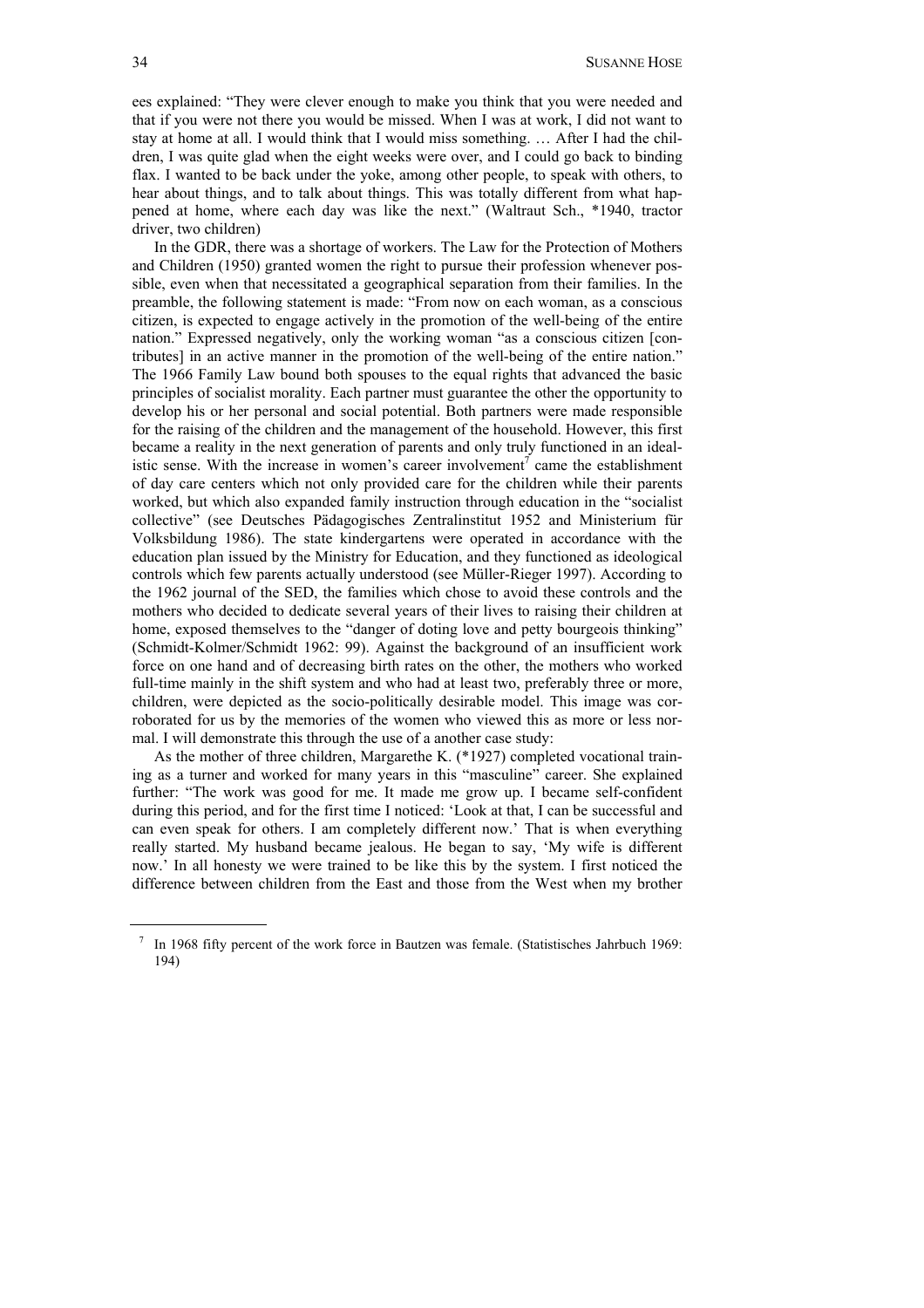and his family came to visit us from West Germany. My sister-in-law from over there always said: 'Your children are so independent and well-raised.' Of course! I had also noticed that. When the western children also came to visit, it was , Mama! Mama!' They acted like babies until the age of ten. The mothers from over there simply stayed at home with their children. I think it is good when the children are among other children. My children were in the kindergarten. … When I was at work, the little ones washed the dishes most of the time and did other chores. My daughter sometimes tells how she had to threaten the others to do their work right. She did the most. Otherwise? No, no, the boys also had to help."8 When Mrs. K.'s oldest son became a father at the age of nineteen, she took the young family into her 65 m² apartment: "They lived with us. They did not need to pay anything and were thus able to save a little. We also split our daughter-in-law's work shifts. Whoever was responsible for the early shift took the child along in the crib. And then there were two more children. And I still had the child from my daughter. And so I sometimes had to get three children going at 4:15 or 4:30 in the morning. We had to be at work at 5:00."

 Up to now, the sociological conditions in western Germany have limited the modern tripartite division of life, in which income-producing work is the central and most significant phase, to men, since women are not generally employed full-time. The increasing numbers of working women over the past few decades is interpreted as a narrowing of the gap between feminine and masculine career biographies. Martin Kohli (Kohli 1988: 42 f.) naturally based his assumptions on the research executed in West Germany. In contrast the stories recorded in the East show that the subject "career" also represents a significant aspect in the lives of women. Mrs. K. is proud of what she achieved in her career. The period of her employment stands at the center of her life's story. The accounts from her childhood and youth and from her vocational training function as preliminary phases to her working life. In addition the "well-earned retirement" associated with age is directly linked to career. Although the time was characterized by deprivation, cramped living conditions, and a very difficult marriage and despite the fact that besides her career she had to manage the household and child-rearing, Mrs. K. remembers this as a happy period. The increase in responsibility associated with her career, the acceptance from outside her family, and the financial independence, which among other things made it possible for her to cultivate her appearance (regular visits to the hairdresser, occasional new clothes), increased her self-image and self-confidence. Mrs. K. took an interest in the lives of her children, but she emphasized that she did not meddle in their affairs. Ultimately she raised them to be independent. The fact that in her seventies she still shows an active interest in everything from activities of the seniors' club to readings at the library and continues to maintain contact with her former co-workers is directly linked to her sense of self-worth that was shaped by positive experiences in the work place and to her early expressions of independence on which she focused because of continuing marital problems. Mrs. K. obviously does not know the meaning of "selfpity". On the topic of the unemployment of her son, daughter, and grandchildren, she comments: "They will not starve." She seems to be convinced that her example and her

8 This passage echoes a children's song that belonged to the curricula of the kindergartens and elementary schools. It was very popular as a serenade on International Women's Day (March 8): "When Mommy goes to work early, I stay at home. / I put on an apron and sweep out the parlor. / I cannot cook the meals, for that I am still too young. / Yet I have already dusted. Mommy will surely be happy."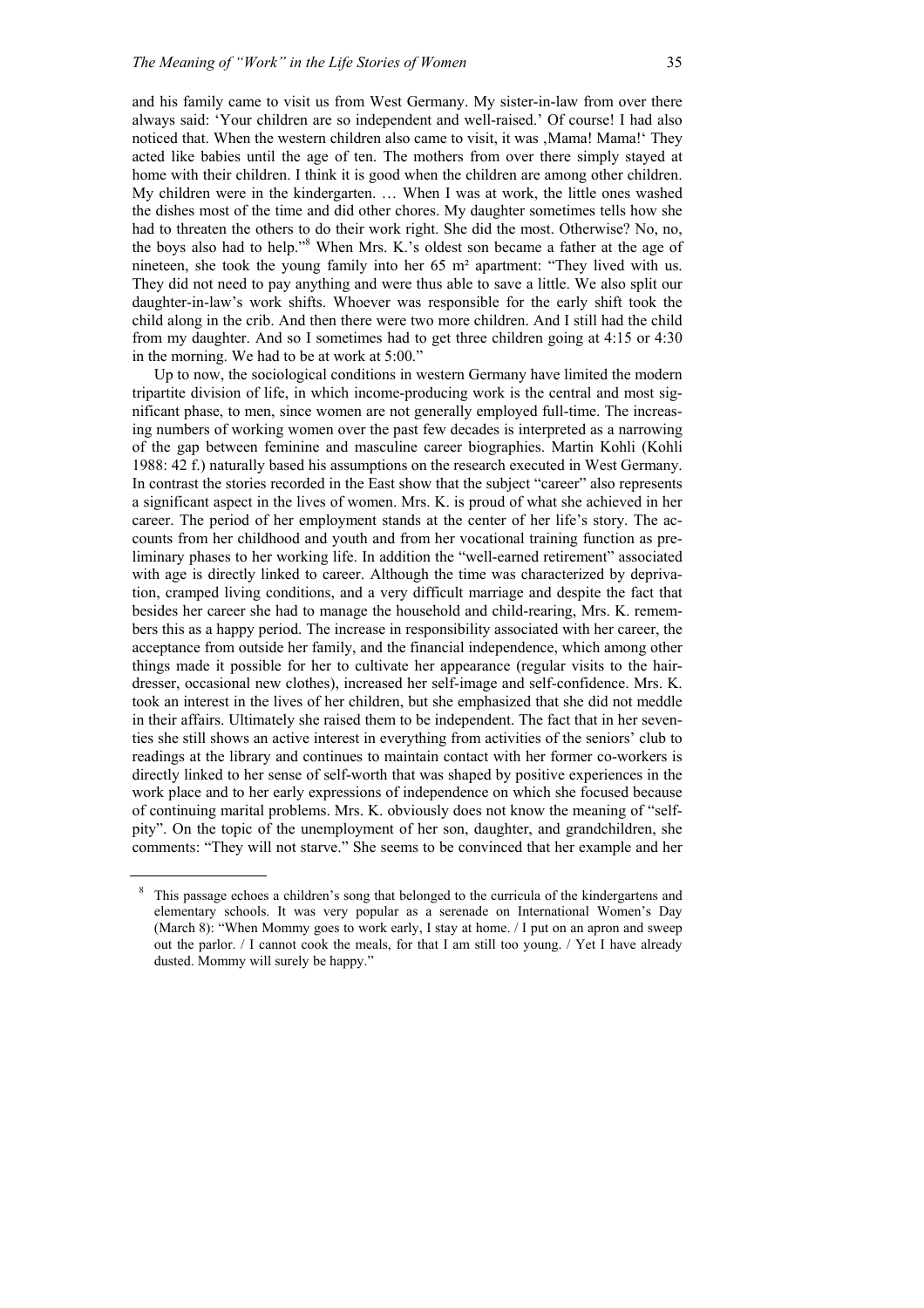method of child-rearing with its emphasis on hard work and flexibility has left a mark on her children and their children.

 Unlike the women engaged in agriculture, Mrs. K. understands "work" to be a career completely distinct from the home. She separated her work as a housewife and mother from her employment as a turner and reflected this changing self-understanding daily. After she delivered her children to the day care center before 5:00 am and boarded the company bus that took her to her workplace, she became a turner. When she returned in the afternoon and took the children shopping, she was again a mother, whose cares and work she described as "duty" and not as work. Her job provided access to a community beyond the circle of family, where she found "public" recognition and which, according to her, strengthened her self-confidence. Besides the earned income that eased the financial situation of her family, "work" supported her opinion concerning the role of the individual in society and his/her right to participate in that society. "Work together, fight together, govern together" was one of the most popular slogans of the socialist worker and farmer state. Such slogans buried themselves deep into the cultural consciousness. They seemed plausible since they presented a blending of the basic conditions for a communal life ("The one who does not cooperate should also not eat.") and state ideology. Slogans such as "Your job, your battleground for world peace" not only connected the responsibility of pursuing a career with political attitudes which were in no way a private issue in the GDR, but also elevated jobs to a level of moral authority. The mother and housewife who busied herself with the raising and care of her children until they reached school age and therefore had no officially recognized job was automatically labeled as apolitical or conservative. The danger of overmothering, a practice that would reputedly result in dependent children, increasingly appeared as a cliché in the same way that the stereotype of the cruel mothers in the East, who ignored their children by going to work, existed in the West.

 The value placed on "work" in the life stories of my interviewees struck me as sufficiently important to use as an example to demonstrate how individual experiences, memories, and stories are interconnected with outside cultural conditions. The economic and political system of the GDR shaped the memories related to motherhood such that less is made of motherhood itself as is made of the reconciliation of career and housework. The collective experience of mother and children is mainly reflected in their common work. Against the background of contemporary daily activities in which children do not need to perform even half of the chores of house and property as in years past, the division of housework takes on special meaning. Although officially proclaimed as a certain "natural", motherhood as a clearly delineated phase in the life of a woman, does not structure life to the same degree as a career which occupies the central place of importance.

### **5. The "female" Milieu**

Autobiographical life stories touch one in the same way that Jürgen Matschie's large portraits captivate the viewer. They celebrate an attitude that is expressed with dignity. What causes the women to seem so well-balanced? Their memories do not give the impression that they felt discriminated against as women, an attitude that is especially pronounced by the women who worked in agriculture. The farm workers did not measure the success of their hard work by the actual money they earned, which was little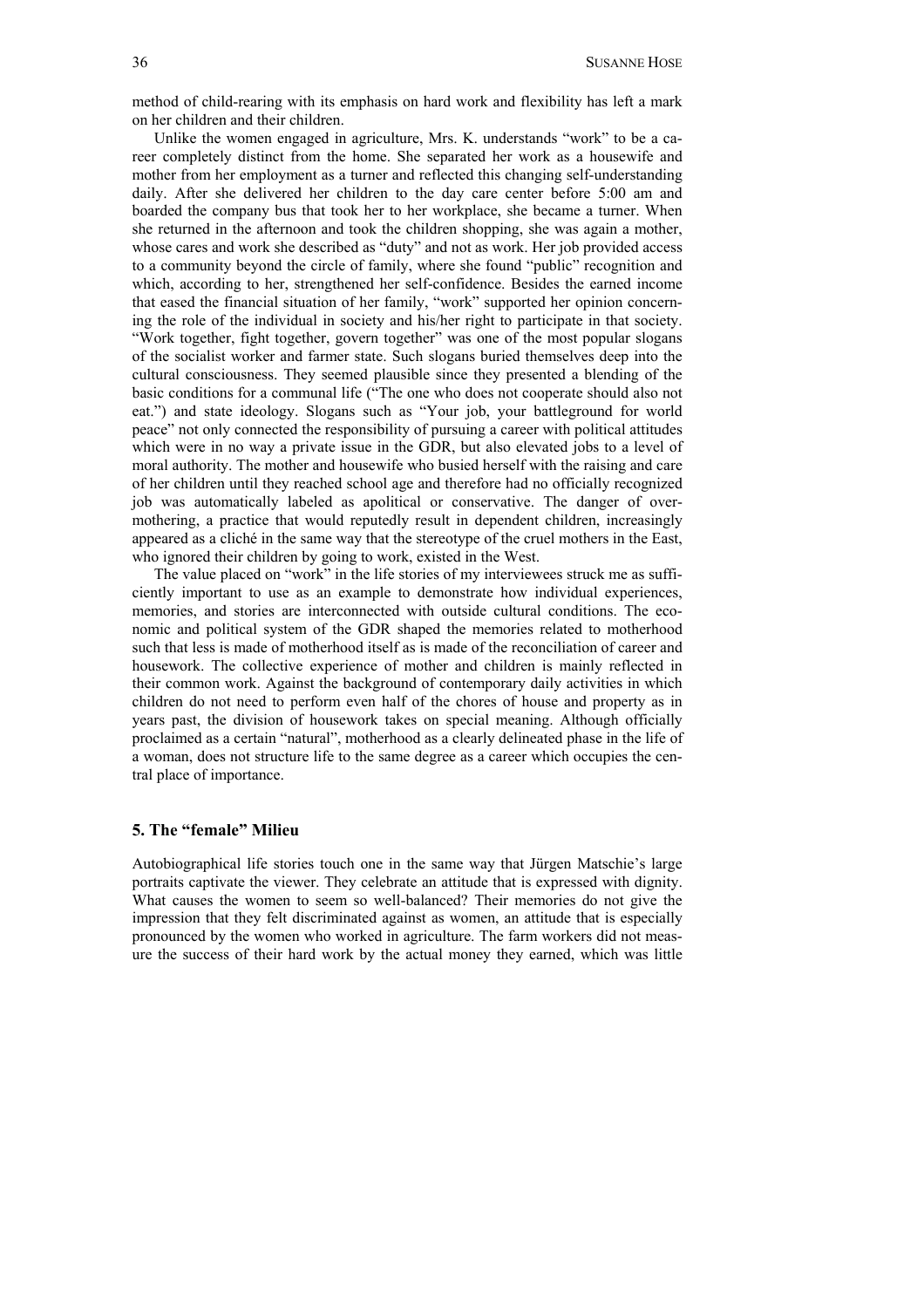because of the contractual regulations of the  $LPGs^9$ . Instead they judged themselves and their female co-workers on how well they fulfilled their tasks as women. In agricultural circles, this was measured in terms of quality more than quantity. The women were aware of their personal achievements from which the men could not detract, since they had their own distinct tasks to execute. The women thus describe their lives as "work" a state that reaches as far back as they can remember into their early childhoods and that continued unbroken to the present day. They do not clearly distinguish between career and housework, and motherhood also does not appear as an independent sphere of responsibility nor is it viewed as a specific phase of life, as is the case with the young mothers. Young mothers decide between professional life and familial personal spaces and feel pressured by the need to pick career or motherhood: "Everything is different today. If I want to pursue my career, I cannot say when exactly I will be home in the evening. No one is home when the older one comes home from school. And besides my little boy cannot sit around at kindergarten forever. So I only work half-days. Then it does not matter if I have my mind on other things when I worry about the children: the little one has a cough again, the older one has a math test tomorrow and is not ready for it, etc. Earlier when I was a child, one could always say: 'Private matters go before the fall.' Today you either have success in a career or you have a family. And I wanted a family." (Petra L., \*1971, trained salesperson, two children)

 For women today, motherhood is a private matter for or against which she alone must decide. She stands before an "either-or" decision that seems to exclude either children or career. Mothers complain about their exclusion from public culture and about their loneliness which at the same time makes them receptive to advice books of all kinds and to the ideology of intensive mothering popularized by the media. The current image of a "good" mother describes a women who spends much time comparing all of the theories related to pregnancy, birth, and child-rearing, who nourishes her child according to proven scientific health principles, who is continuously near her child and supplies him/her with dry diapers, who makes possible baby swimming lessons and child massage sessions, who provides age-appropriate didactic toys, and who always procures the best for the spiritual and physical development of her child, including his/her particular talents.<sup>10</sup> In contrast when asked about the qualities of a "good" mother, the older women spoke of women who reprimanded with a well-timed word and who needed neither long discussions nor the rod. The older women did not feel troubled by the choice between children or career, at least none of them indicated such in their life memories. In their time, marriage and children secured a woman's prestige; these led to increased power and new social contacts.<sup>11</sup> With her first pregnancy, a

<sup>&</sup>lt;sup>9</sup> Abbreviation for "Landwirtschaftliche Produktionsgenossenschaft" (= collective farm).<br><sup>10</sup> At the Children's Museum in Manhattan, small placards are hung at eye level of adults. These

inform parents as to how they can "correctly" deal with their children and therefore offering them a childhood free of fear and stress.<br><sup>11</sup> Today it is still common in certain Catholic villages in Lusatia for a young woman to invite

the women of her community over for coffee and cake the Monday or Tuesday after her wedding. She is greeted by her married neighbors with, "Witaj w našich kruhach" [="Welcome to our circle"]. It is also said that traditionally the female neighbors were also invited over on the Monday following a baptism or a first communion. This indicates the existence of a "female milieu."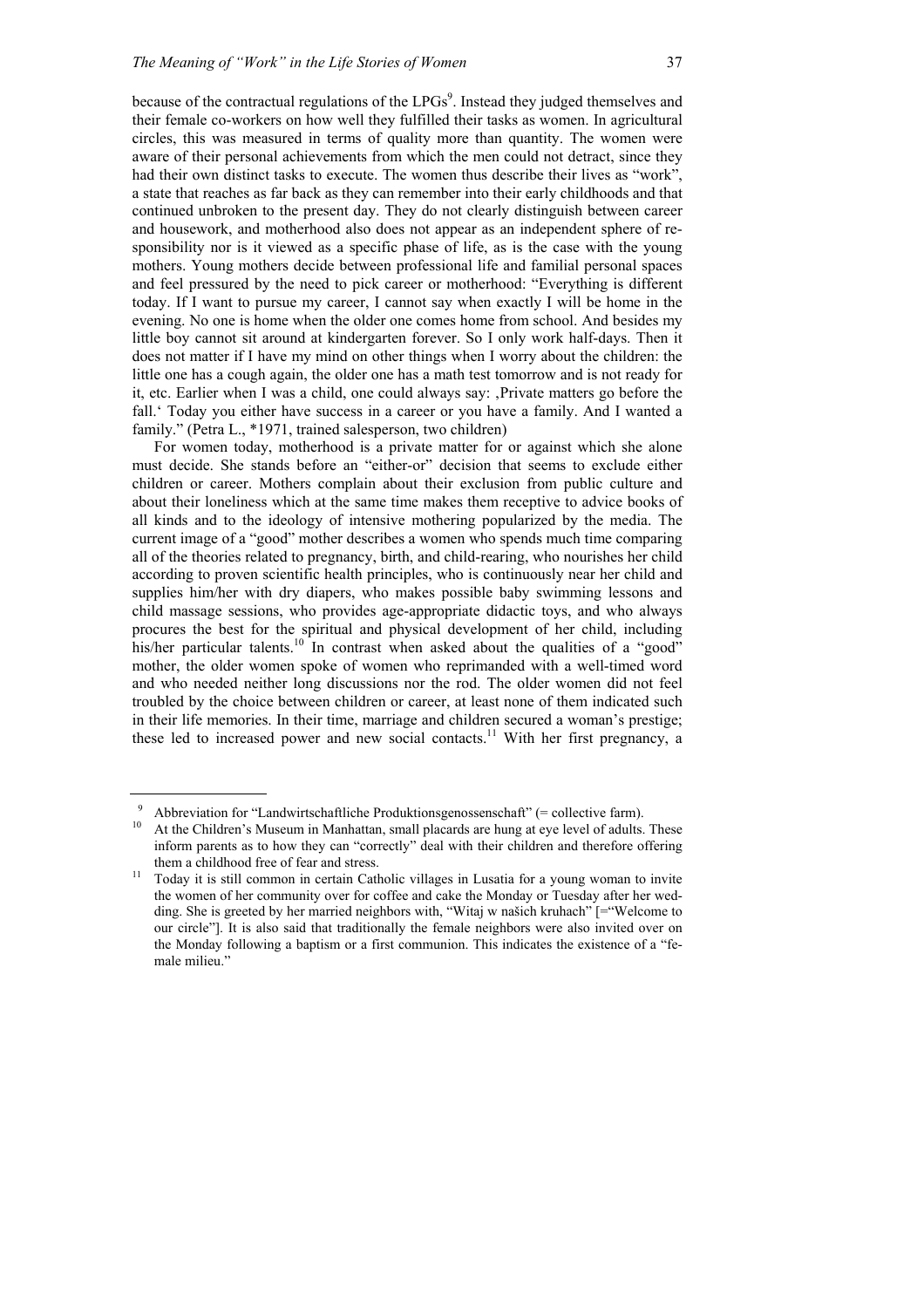woman entered the group of mothers who enjoyed recognition within the community. Thus motherhood meant a gain, not a loss, in status.

 The secret of the portraits – the artistic as well as the interviewed ones – apparently hinges on a balance which those depicted believe to be counterweighted by themselves and the world. Naturally this is more noticeable among the older interviewees then in those who are still "works-in-progress." Whereas the latter speak of *what is still to be achieved* and are still forming ideas about their future, above all about their career, the older women speak of *what they have achieved* without viewing this as something extraordinary or special. One can certainly finds points of contention in the individual stories, such as whether one husband or another could have eased his wife's life. However it is undisputed that these life memories make us aware of the existence of a separate "female milieu"<sup>12</sup>. The division of agricultural labor assigned work to each gender. Despite the strenuous demand of daily labor, the women looked back on the fulfillment of their tasks with pride. During the first years of the GDR, the collectivization of agriculture did not alter the division of labor. The women continued to work under the changed ownership conditions and in the existing or new women's collectives: "And then when the LPG was founded, everything was a commune. It was not difficult for me back then. It was easy for me. I was working with other women again. And everyone was together in the collective – how can I explain – one woman next to another. Jokes were thrown all around." (Marie Sch., \*1919, farm worker, five children) Those who had worked along in stall and field prior to the founding of the LPGs emphasized the collective work as a positive experience: "Well, everywhere there were those for the LPG and those against it. This was the case in all the villages. But the majority – and that included most women – found it to be a relief and did not see working in a collective as a bad thing, as it is so often represented. The women still come together, they still celebrate together. Memories and anecdotes are exchanged at such times. There were companies composed solely of women. At that time, the modern district of the town Hoyerswerda already existed – 1956. The fields were gone. The family farms had shrunk from nine hectares to three. Then they said: , We can no longer live from this.' Thus, the men went to work in the concrete factories or the coal mines. The women hardly earned anything. Until about 1970 very little was earned in the LPG. An eighthour work day earned 4.50 Marks. You must think about that; today it is hard to imagine. That is what the women earned for their work. The men earned significantly more in the concrete factories. They brought home 900 Marks or so in a month. And despite

 $12$  The word "milieu" indicates a connection between the individual development of a person and his societal context. Folk groups who have common or similar socio-cultural characteristics and are in the same social situation can be classified as having a particular milieu. Membership in one milieu does not preclude membership in others. Therefore the "female" milieu refers to the gender-specific knowledge passed on by women which comprises a part of their means of communication. Naturally this milieu cannot be separated from the corresponding economic and socio-historical conditions or from the influence of contemporaneous discourse about the "correct", that is "modern", way of being a man or a woman. The playing of proscribed roles also belongs to this discourse. In addition the recognition of a "female" milieu immediately gives rise to questions regarding the existence of a "masculine milieu" and the differences that arise within a particular milieu. At this point, the following simple conclusion must be made: There is obviously a world full of specific female knowledge and female activities. The degree of this world's exclusivity or permeability still needs to be examined.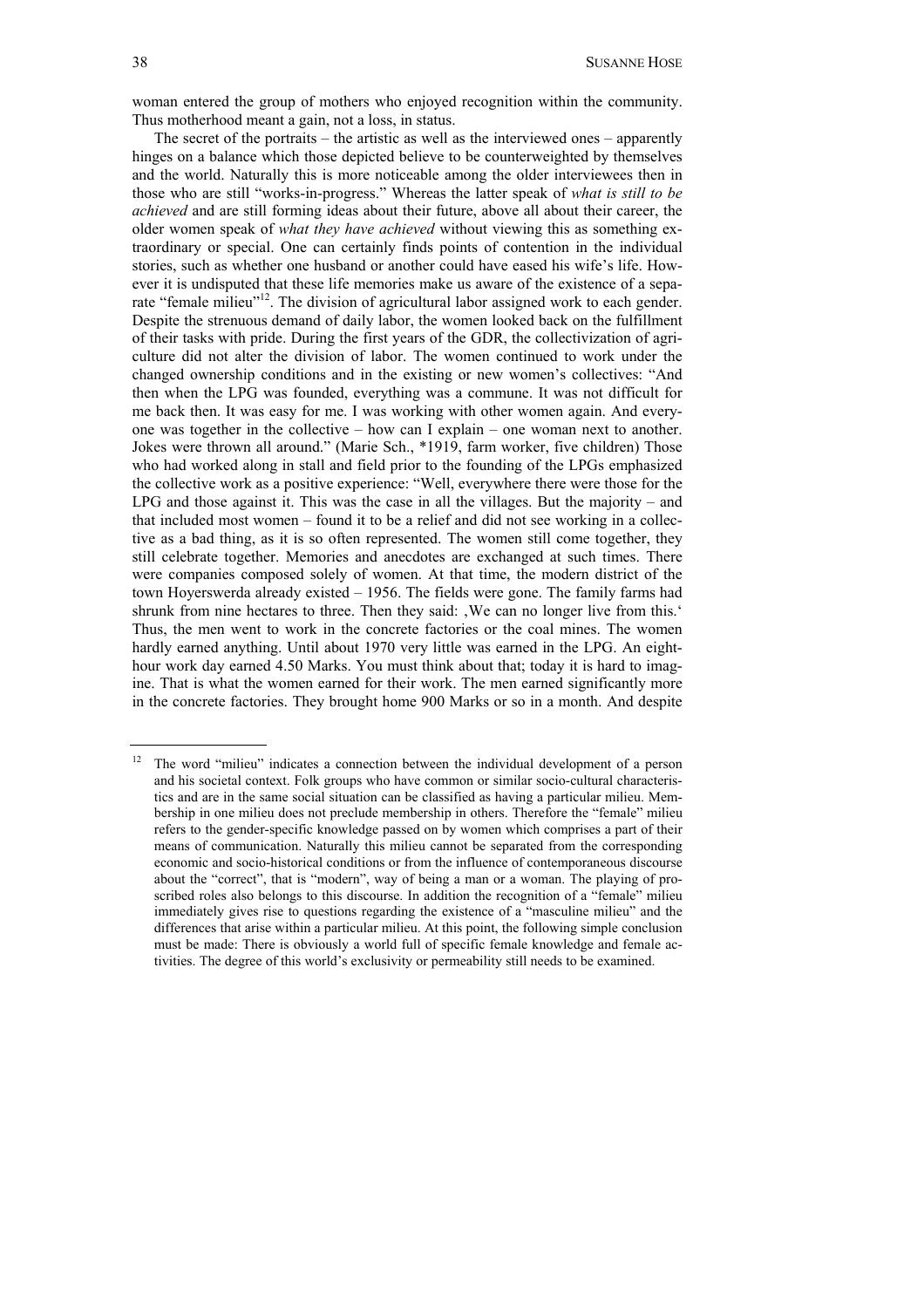that the women continued to work in the LPG. We were all in it together." (Mrs. K., \*1934, LPG manager) It was the sense of community that they did not want to give up and to which they repeatedly returned as soon as a baby got older and could be given over to another person or institution for rearing.

 While motherhood is experienced as a social event within the "female sphere" in rural communities, there is no such individual cultural space in industrialized society. Here motherhood is perceived as one of the physical and mental achievements of a woman, which removes her for a certain amount of time from her career and its communication network. Although the demands on mothers has increased greatly, children in industrialized societies are seen as losses in terms of both income and prestige. The mothers miss the dominance of the "female" milieu and its supremacy in certain life issues to which the current and influential cliché of the young, career-oriented woman does not correspond. Since the way a career is pursued is still programmed for men as it was in the past and the success of women is measured by their willingness to adapt to the masculine career stereotype, specific female knowledge is perceived as outdated, suspicious, and foreign. The younger men and women still remember the "rule" of the mother and grandmother in all household issues, but this is expressed as something special and long gone, from a time that one does not necessarily want to repeat: "Otherwise the work was always divided: Mother was in the cow and pig stalls. And Father had the horse. Of course, he also helped in the cow stall, but not with the pigs ever. That was a woman's job. And in the cow stall, milking was a woman's chore and feeding was done by men. On those small farms, women did not have it easy. They had to do everything. They had to help with the feeding, they had to help in the field, they had to care for the children when the grandmother was not around, they had to cook, etc., etc. How they managed to take care of everything is still a mystery to me. Most of the time there were two women – the grandmother and the mother – on one farm. They shared the work. Of course, everything had to be done quickly. On the weekends, everything had to be cleaned. Anyway, in such a family there were certain clear areas in which only women had a say. For example, men did not have a role in bread baking. Well, the men did have to help bring the flour in and had to keep the oven in working order, etc. But otherwise it was solely a women's thing. It was the same with cake baking. The men did not mess with that. The female neighbors came together for such an event. And when there was a wedding to prepare for, the men stayed out of the women's way. When the women in their big skirts came by in waves, the men had nothing to say." (Hannes K., \*1931, teacher)

 The "women in their big skirts" – meaning the traditional dress of the Sorbian women around the town of Hoyerswerda – have lived out their fates and seem to have accepted that. Their life and work memories are so strongly interwoven that no genrespecific division, of which researchers are so fond, is possible any more. Their work was their life. Work was the source of their feelings of self-worth. With this work, they bind their life memories, ones in which they see themselves positively reflected.

#### **6. Literature**

ASSMANN, ALEIDA and JAN (1983): Nachwort. In: Aleida and Jan Assmann, Christof Hardmeier (eds.): Schrift und Gedächtnis. Archäologie der literarischen Kommunikation I. München  $(^31998)$ , 265–284.